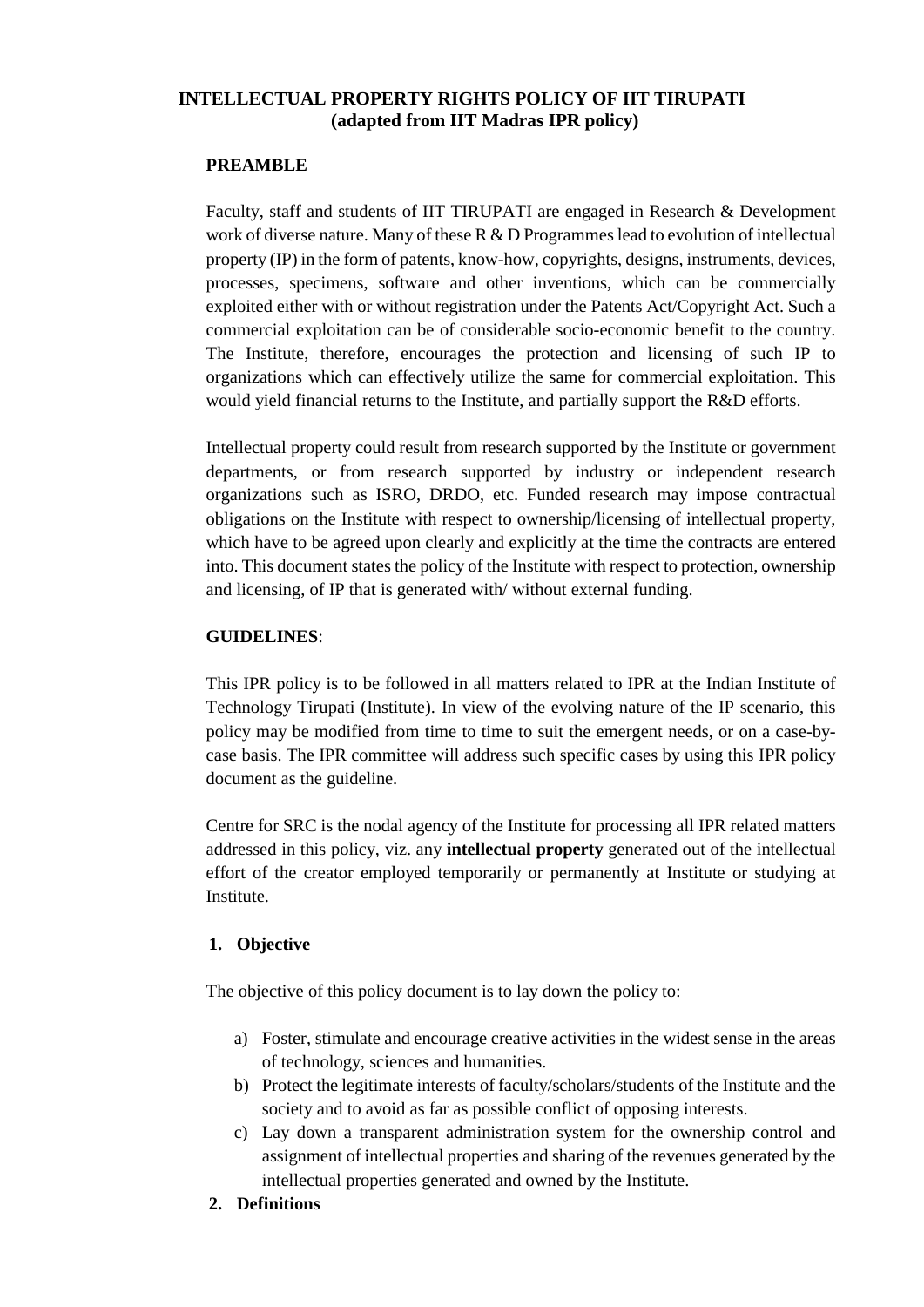The meaning of terms in these rules is as given below, unless the context otherwise requires.

- a) "**Copyright**" means the exclusive right granted by law for a certain period of time to an author to reproduce, print, publish and sell copies of his or her creative work.
- b) **"Creator"** means any employee of the Indian Institute of Technology, Tirupati and includes those who are on probation, those who are employed on temporary basis either in the Institute and/or in projects and those who are research workers, research scholars or students who are responsible for the creation of an Intellectual Property, using the facilities of the Institute.
- c) **"Director"** means the Director of the Indian Institute of Technology, Tirupati.
- d) **"Institute"** means the Indian Institute of Technology Tirupati.
- e) **"Intellectual Property"** broadly includes any property generated out of intellectual effort of the creator(s). It includes but not limited to
	- 1. New and useful scientific and technical advancement in the form of innovations, inventions, products and processes, computer hardware and software, materials, biological varieties etc. which are patentable.
	- 2. Industrial and architectural designs, models, drawings, software, creative, artistic and literary works teaching resource materials generated, records of research etc., which are copyrightable.
	- 3. Trademarks, service marks, logos etc.
- f) **"IPR Committee"** The committee constituted by the Director from time to time to evaluate and make recommendations regarding IP related issues.
- g) **"Patent"** means a patent granted under the provisions of the Indian Patents Act, 1970.
- h) **"Patentee"** means the person for the time being entered on the Register of Patents kept under the Indian Patents Act, 2002 as the generator or proprietor of the patent.
- i) **"Revenue"** is any payment received as per an agreement by the Institute usually for legal use of an Intellectual Property through a license.

## **3. Ownership**

## a) **Inventions, Designs, Integrated Circuit Layouts and other creative works**:

- A. Institute shall be the owner of all intellectual properties (IP) including inventions, software, designs and integrated circuits layouts, specimens, created by creators, unless specific agreements / contracts are entered into by the Institute as described below, prior to the creation of the IP, with an agency funding the research leading to the creation of the IP, or with a temporary employee or student.
- B. Specific provisions related to IPR made in contracts governing the collaborative activity shall determine the ownership of IP arising out of sponsored or collaborative research, or consultancy assignment. The MoU/contract for such a project may require (a) joint ownership of such IP between IITT and the sponsor, or (b) full ownership of such IP by the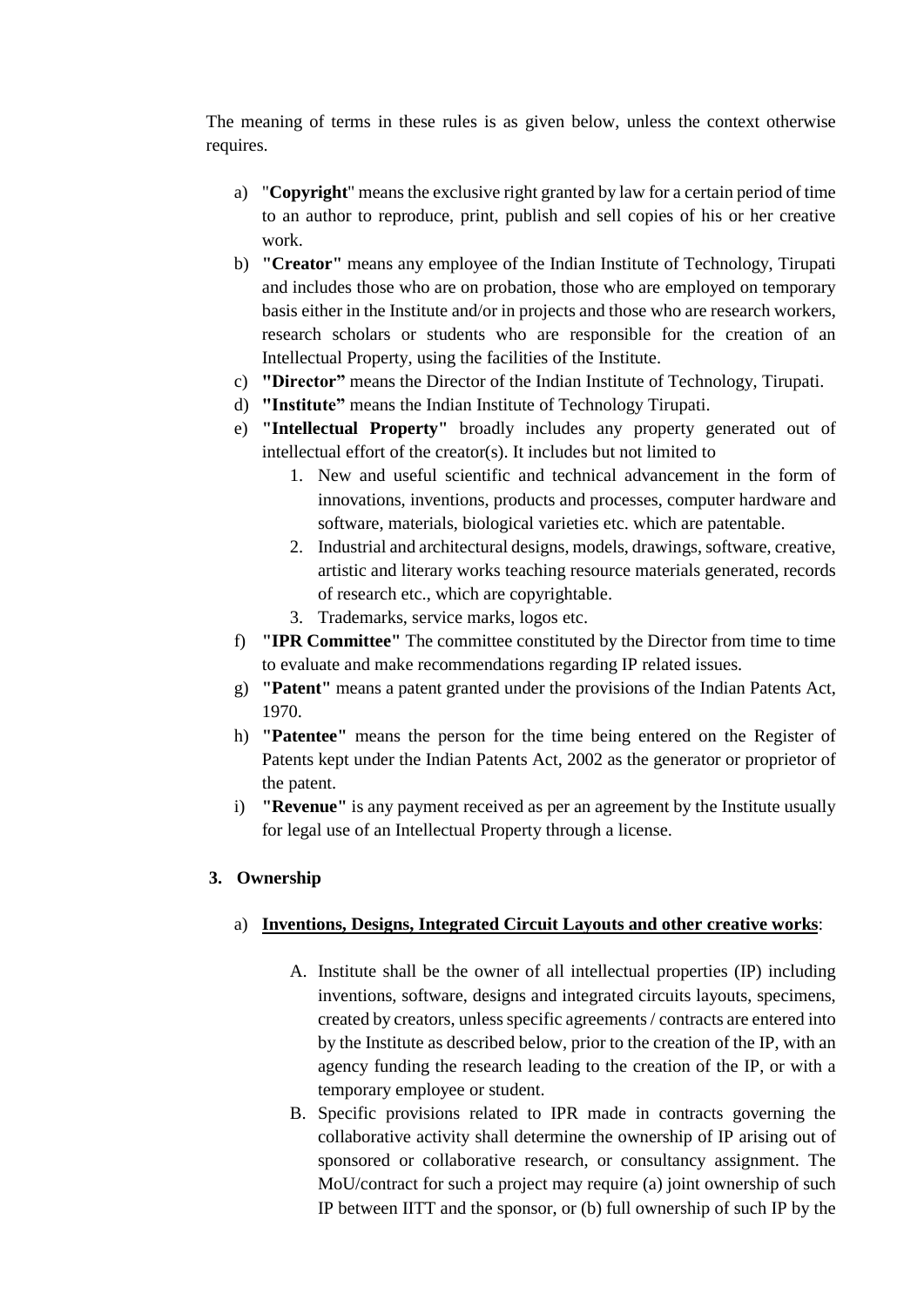sponsor, or (c) exclusive licensing of such IP owned by the Institute to the sponsor or its nominees, or (d) a separate agreement/contract to be entered into at a later date consequent to creation of such IP, for exclusive/non-exclusive ownership/licensing of the IP. In all these cases, the contract/agreement/MOU will specify conditions such as right of first refusal to such IP if applicable, the fee/royalty payable for ownership/licensing of such IP as applicable, and also specify how the patent filing, registration and maintenance costs will be borne by the sponsor and/or the Institute. When faculty/staff enter into an agreement for undertaking sponsored research or consultancy, they are required to assist the Institute to determine which of the above options is applicable to the particular project given the nature of research proposed to be undertaken, the degree to which prior relevant expertise of the researchers and Institute facilities are leveraged, and the amount of funding provided.

- C. If an IP is created as a result of a sponsored research project or consultancy assignment/project where the contract/MOU/agreement does not specify the ownership and/or licensing of such IP, the Institute and the sponsor shall jointly own the IP. The Institute may however, if it deems appropriate, enter into a separate agreement/contract with the sponsor for licensing the IP to it, which will specify payment of additional fees/royalty.
- D. An employee of the Institute who is on sabbatical or other forms of long leave, or a student who is on leave or is permitted by the Institute to be employed in an organization while being registered as a student, and who is engaged in research in an/the organization with the permission of the Institute, will be permitted to directly negotiate with the organization, the terms of any IP sharing that is generated, in its entirety and without any use of Institute resources, during the duration of the engagement in that organization. However, any revenue that is received by the employee/student subsequently while on duty at the Institute, as /for the IP generated as above, shall be subjected to the prevailing IPR revenue sharing norms of the Institute. IP developed by the said employee or student during this period without involvement of creators who are employees or students of the Institute will be outside the purview of this policy. However, in case the IP so created by the employee/student, during the leave period as described above, is based in part or full on prior IP developed at the Institute, the employee/student is required to inform the Institute and enable the Institute to enter into a licensing agreement with the organization in which the employee/student is temporarily engaged.

#### **b) Copyrightable Works:**

- A. Ownership of copyright of all copyrightable work including books and publications shall rest with the creator of the original work with the following exceptions:
	- a. If the work is produced during the course of sponsored and/or collaborative activity, specific provisions related to IPR made in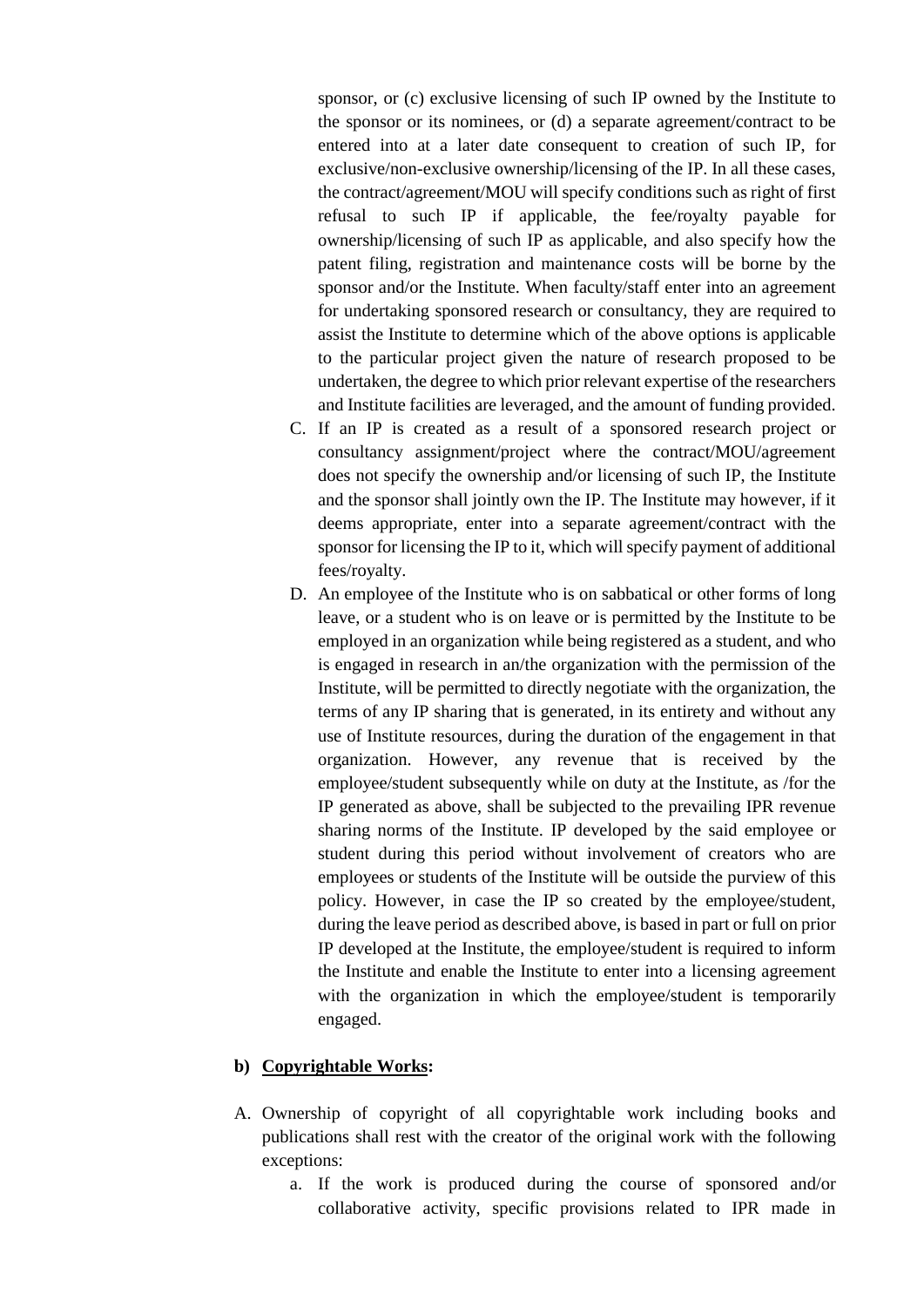contracts governing such activity shall determine the ownership of the copyright.

- B. Institute shall be the owner of the copyright of work, including software, created with significant use of Institute resources.
- C. Institute shall be the owner of the copyright on all teaching material developed as part of any of the academic/distance learning programs of Institute. However, the creator(s) shall have the right to use the material in her/his professional capacity.

## **c) Trade Mark(s)/Service Mark(s):**

Ownership of trade mark(s), service mark(s) logos created for Institute shall be with the Institute. In cases of all IP produced at the Institute, the Institute strongly desires to retain a non-exclusive, free, irrevocable license to copy/use the IP for teaching and research purposes only, consistent with confidentiality agreements entered into by the Institute, if any. This is to enable the Institute to benefit from IP created by its staff and students for carrying out its teaching and research functions.

## **4. Evaluation and Management of IP**

The Patent Cell/Office of Centre for SRC of the Institute is responsible for evaluating, protecting, marketing, licensing and managing the IP generated at the Institute. The creators of the IP shall provide all the necessary information to SRC to enable it to determine whether the Institute desires to own and manage the IP. An Invention will typically be patented by the Institute if it has ultimate commercial motivation and viability, even if it is not in the immediate future. If the Institute decides not to own and manage the IP, it shall permit the creator(s) to file patents and protect the IP on their own. However, share of the Institute in revenue resulting to the employee/student from licensing from such IP will be determined as described in Section 9. In the case of patentable IP, it is essential that patent protection is filed before publication or disclosure in any other form in public domain of the patentable IP.

The IPR Committee will examine the IP application and will then make specific recommendations regarding Patentability/Registration of the proposal by the Institute. The committee may seek the assistance of experts for this purpose. In all these endeavors confidentiality of the IP shall be strictly ensured.

In case the contract/agreement/MOU with a sponsor specifies that the sponsor will manage the process of filing of patents and bear the associated costs, the creators will provide information to the Patent Cell/Office of each such filing/application. Details of the invention need not be provided in such cases in the interest of confidentiality, if so desired. Progress of the application through various stages, such as PCT, national phase, etc will be informed to the Patent Cell/Office by the creators as and when the creators become aware of such progress.

## **5. Registration of patents/Copyrights**: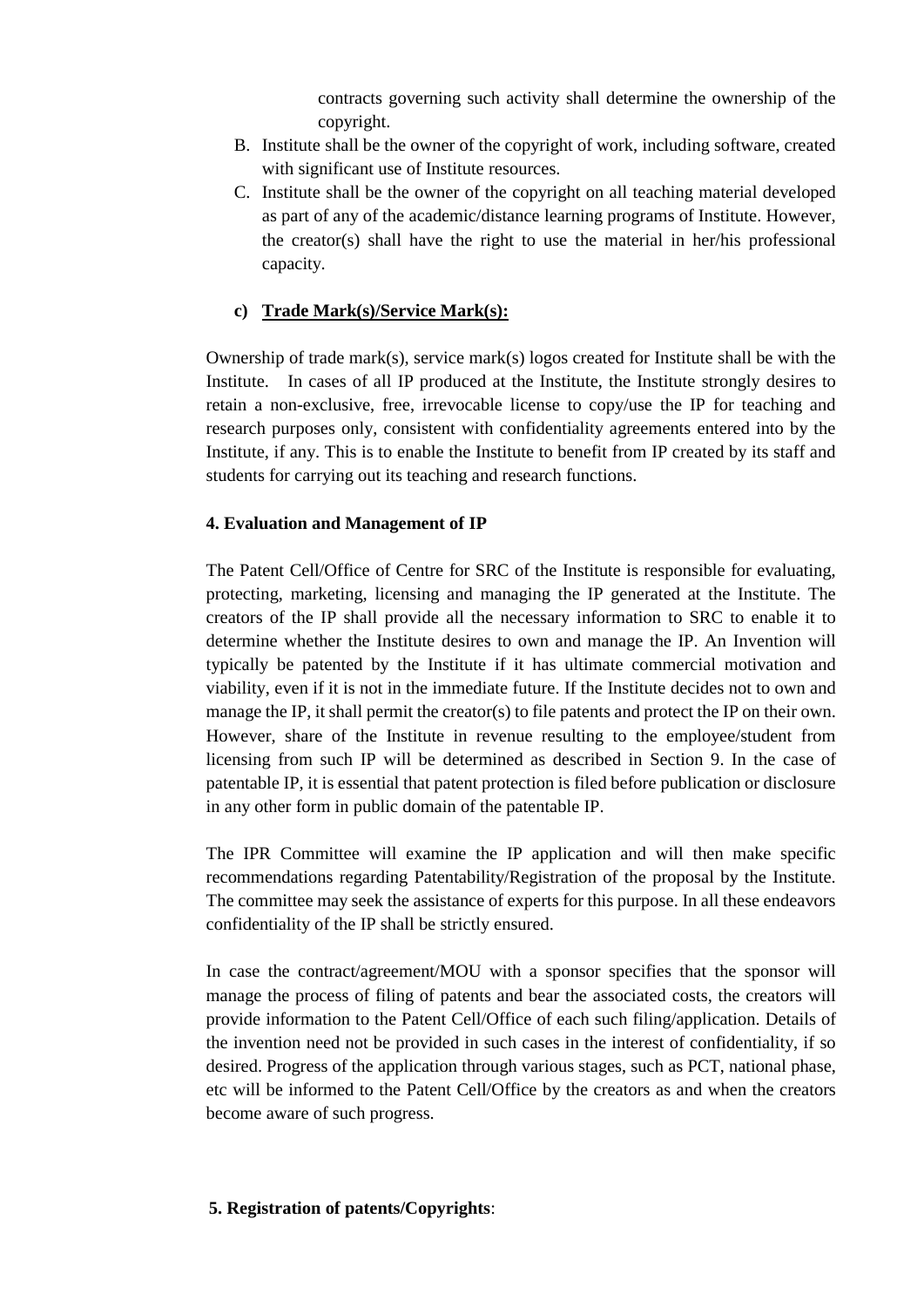#### *a) Filing of Applications in India*

Creators of the know how/designs/instruments/devices/processes/specimens and other such IP, who want to get patent(s) for the patentable IPs are required to make an application for the purpose to the Dean, SRC as per the procedure specified by the Institute at that time. In case, a sponsor of the research leading to the IP has contractually undertaken the responsibility of filing of applications, the creator may interact with the sponsor for the filing, after informing the Patent Cell/Office of the same. The creator is required to keep the Cell/Office informed of the progress of the application as it goes through various stages. The details of the application such as title, names of inventors, etc must be provided, although the invention details need not be provided as long as the details are not public knowledge in the patenting process.

Creator(s) are encouraged to file a provisional patent as soon as possible in order to protect their rights to the IP. As part of this process, a search report can also be obtained of existing patents that may relate to the key contributions of the proposed patent, to assist the creator(s) in their decision regarding filing of an application. If the creator(s) can pay for the cost of provisional filing from (a) the funds of the research project resulting in the IP, or (b) the PCF(s) of the creator(s), or (c) DDF of the department(s) of the creator(s) with approval of the concerned department Heads, or (d) personal financial resources of the creator(s), the permission for filing of provisional patent will be given automatically before evaluation of the application made by the creator(s) by the IPR Committee. In such cases, the technical details of the invention need not be provided to the Patent Cell at this stage in the interest of confidentiality. However, should the Institute after due evaluation decide not to manage the IP, the provisional application will lapse, unless the creator(s) decide to take up the subsequent stages on their own. In such cases, the Institute will waive its rights to the ownership of the patent rights. If Institute decides to jointly or fully own and manage the IP, it will bear all costs related to filing and protection after the date on which it decides to do so. In case, the creator(s) paid for the provisional filing from personal financial resources or PCF, these costs will be reimbursed after the Institute decides to own and manage the IP.

The IP-related information will either not be disclosed at all, or be provided on a needto-know basis to certain employees of the Institute. All Institute employees associated with any activity of Institute shall treat all such IP-related information, which they may have access to as part of their official duties, as confidential. Such confidentiality shall be maintained till such time as required by the Institute or by the relevant contract, if any, between the Institute and concerned parties, unless such knowledge is in the public domain or is generally available to the public.

#### *b) Filing of Applications in Foreign Countries*

The Institute may consider requests for registration of Patents in foreign countries, based on the merit of the IP. Typically, the process to be followed in such cases is the filing of a provisional application, detailed evaluation of the commercial potential of the IP in the countries proposed for filing, filing of PCT application in case such potential is present, followed by national phase filing in the selected countries. During the time before the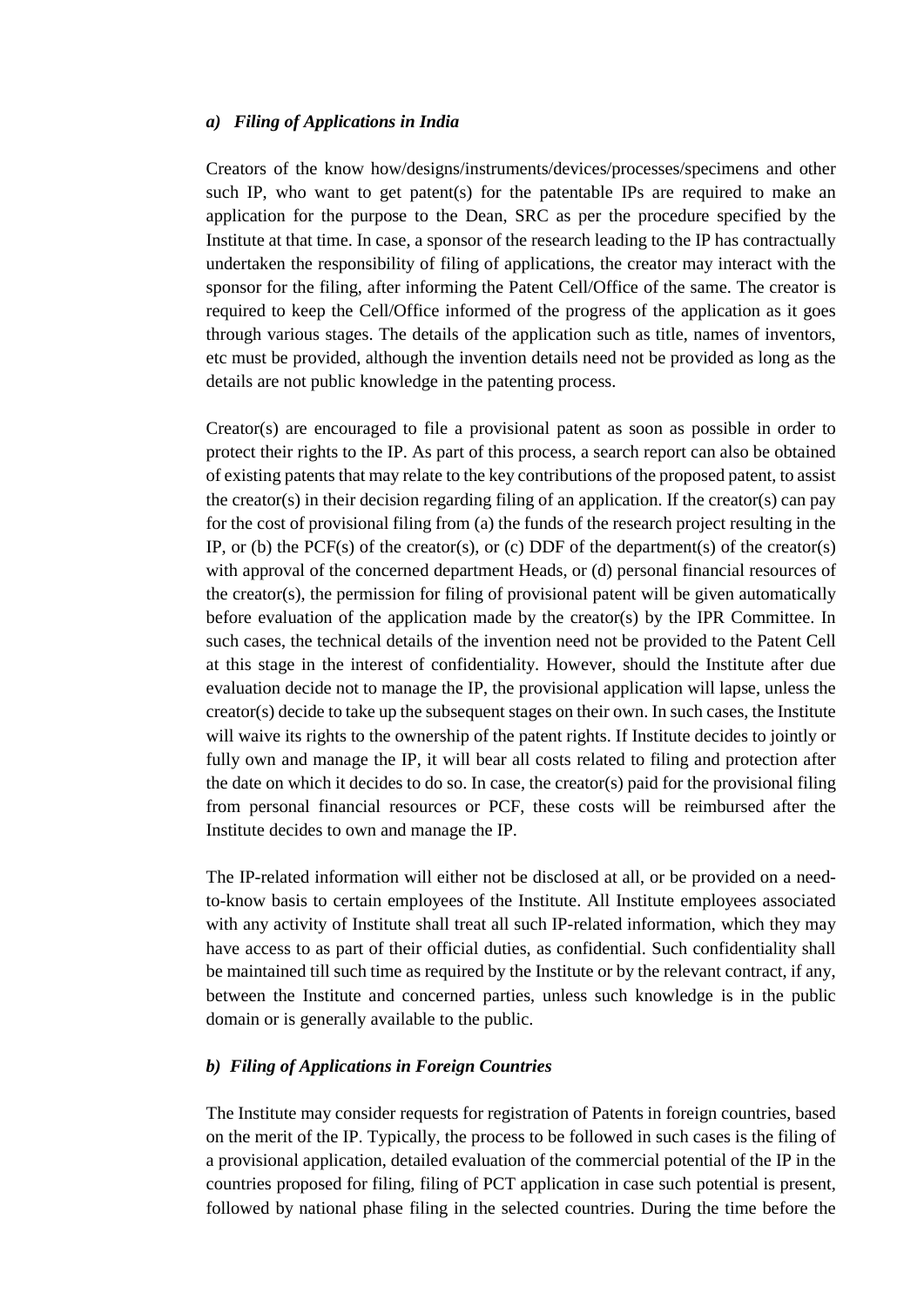process reaches the national phase, the commercial potential will be continually assessed, and if at any time it appears that the commercial potential in a foreign country appears to be low, Institute may decide to not file in the particular country. During this period, the creator(s) are also encouraged to apply for financial support for international filing being provided by several ministries to public institutions. If the Institute decides not to file such a patent in any foreign country, the Institute shall assign the rights for the IP in that country to the creator(s) and permit the creator(s) to protect the IP in that country either on their own or in partnership with a sponsor. Any revenue accruing to the creator(s) as a result of exploitation of the rights assigned to the creator(s) in that country will be subject to the rules for sharing of revenue with the Institute that are applicable to the creator(s) as per their employment/enrollment contracts. The creator(s) may seek reimbursement of the costs borne by them for protection of the IP in that country from the revenue prior to sharing with the Institute. In case the patenting costs are borne by the sponsor of a research project as agreed upon in the contract/agreement, the Patent Cell only needs to be kept informed of the progress of the international patent application(s) through various phases such as PCT, national phases, etc. The sponsor may choose any legal firm of their choice for the filing. If the Institute takes up the filing, the creator(s) are required to engage one of the legal firms approved for filing from time to time.

#### **6. Renewal of Patents**

The Institute will pay the Patent Fees for the first seven years in all cases where patent is taken by the Institute. If it is a joint patent with a sponsoring agency the patenting costs may be equally shared. If the patent has been commercially exploited within the first seven years, the Institute shall pay the Patent Fees for the remaining period of the life of the patent. If the patent has not been commercially exploited within the first seven years, the Institute and the creator(s) shall share the subsequent installments of renewal fees on 50:50 basis. The creator(s) are permitted to pay their share of the costs from their PCF. If the creator does not show interest in such renewals, the Institute can either continue maintenance of the patent by paying the fees for its full term or withdraw application for Patent protection at its discretion.

## 7*.* **Confidentiality of IP**

Every creator in the group as well as everyone involved in the protection process will not disclose the details of the IP to any person/organization without prior written permission of the Institute.

In case of thesis and other such written documents containing details of patentable IP, all measures to avoid attracting the public disclosure clause leading to denial of patent may be taken by creators. It is best if the creators make provisional patent filings before documenting the details of the IP in theses, papers and other documents.

#### **8. Licensing of IP**

Institute, through its Patent Cell, or its agents, or the creator(s) may approach external agencies for licensing of IP owned by it. All agreements shall be signed by the Dean SRC and the creator(s) of the IP being transferred, on behalf of the Institute.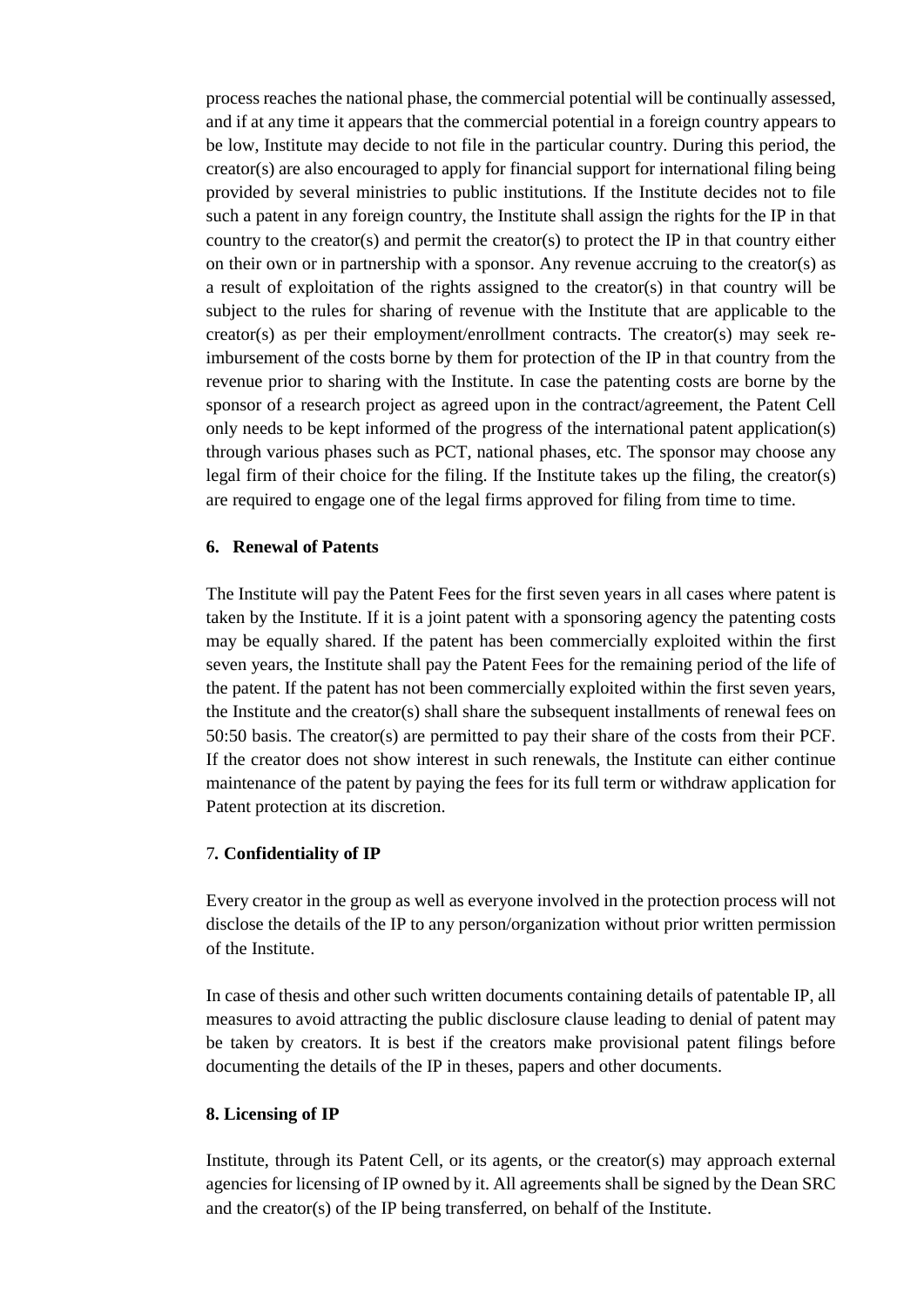In case of IP involving more than one creator, a coordinator from among the creator(s) shall be identified by the creators, for IP protection purposes. At this stage, all members of the group of creators shall sign a revenue sharing agreement for the IP being transferred. This revenue sharing agreement may be modified at any time on mutual consent among the creators and intimated to the Dean SRC. Any conflict with regard to revenue sharing among the creators will be resolved by the Institute which is binding on all the creators of the IP.

## **9. Revenue sharing**

- a) The revenue shall be divided among the creators as per the prevailing IPR revenue sharing norms of the Institute at the time of signing of the agreement. In case the patent filing and registration costsfor one or more countries are not borne by the Institute, the creator can first deduct the costs incurred by the creator in this regard and in regard to maintenance of such patents from income accruing to the creator from the commercial exploitation of the patent in those countries. Excess income beyond such recovered costs will be shared with the Institute as per the prevailing norms of the Institute. Any MoU signed by the Institute with the sponsoring agency based on which the IP is generated, or with any patent filing organization, may supersede provision under this clause.
- b) The creator(s) can start a new research project with the amount available to them from such revenue, i.e. the entire amount or a partial amount of the creator's share can be put into a new research project for further development on the patent topic or further research in a related area. On request by the creator(s), the Institute will contribute an equal share, but the maximum share of such contribution by the Institute will be limited to 50% of the revenue accruing to the Institute.

#### **10. Exception in case of IP unrelated to official work**

Creator(s) may apply to the Institute for permission to patent/license know - how to organizations by themselves, when such IP is not related to the official duties and roles of the creator in the Institute. Such IP will typically in an area totally unrelated to the professional expertise of the creator for which the Institute has employed him/her. IPR Committee will examine the proposal and recommend whether or not the request by the creator(s) can be acceded to. If on the recommendations of the Committee the Director permits the creator(s) to own protect license the IP independently, the creators will be the sole beneficiary of all earnings from such IP and no amount therefrom will be payable by the creator(s) to the Institute.

## **11. Copyright**

- a) All Ph.D./MS theses are to be copyrighted with a copyright note: © Indian Institute of Technology Tirupati (year). All rights reserved. The technical reports, review works, may also be copyrighted, if the author wishes to copyright.
- b) The author of a report may also request to copyright on behalf of the Institute, any other material such as B.Tech. and M. Tech project reports.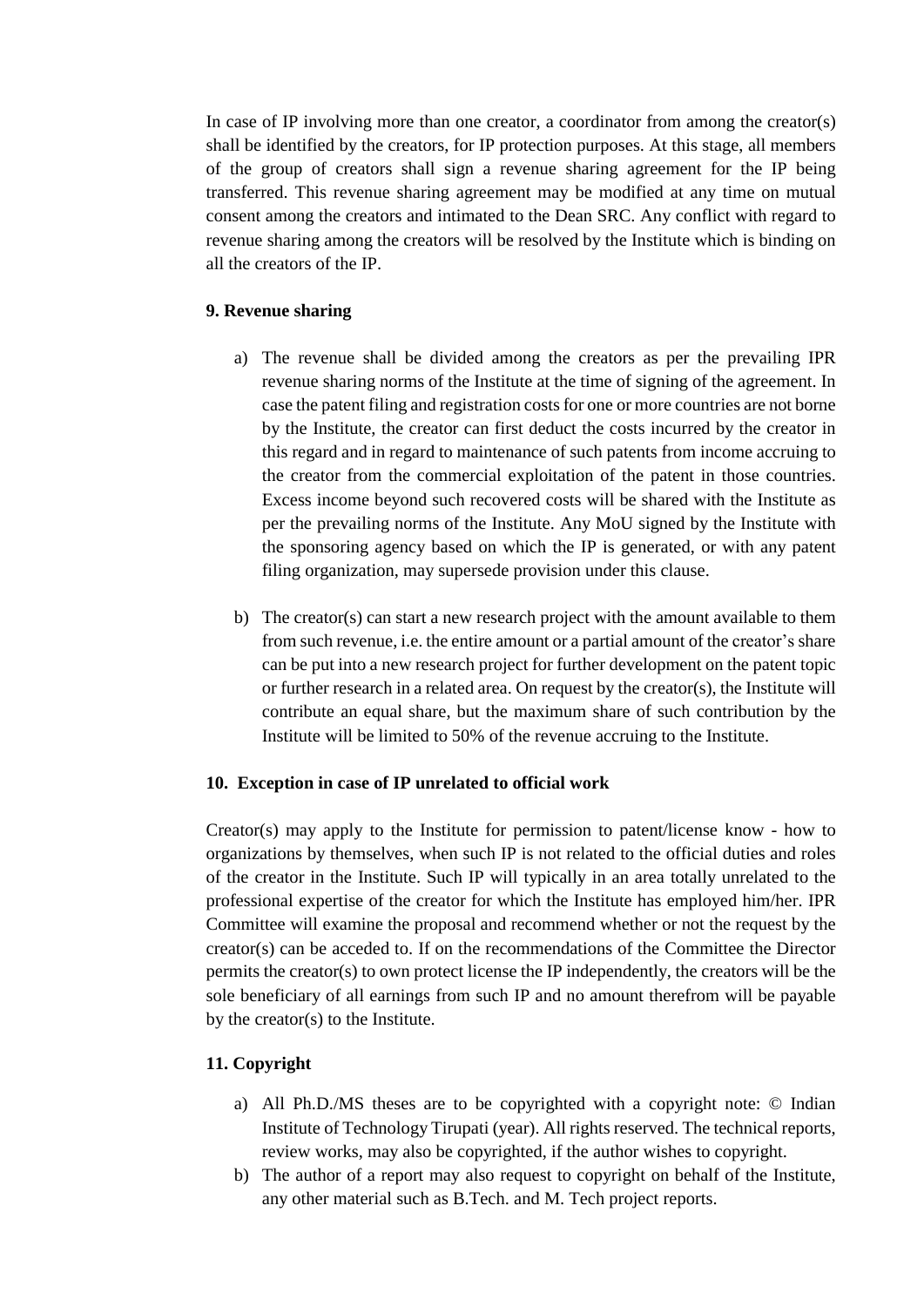- c) While copyrighting the thesis it is the responsibility of the creator to ensure that the contents do not violate any copyright rules. If diagrams, tables and text are reproduced from any other copyrighted work, prior permission is to be obtained by the creators from the owner of the copy right document from where the material is taken.
- d) If information from some other sources are included, appropriate acknowledgement has to be given to this source, as per copyright law.
- e) Exceptions:
	- 1. The ownership of the copyrights by the Institute in no way deprives the claims of the creators/authors to publish the contributions in scholarly and intellectual work, and their authority to improve, publish and propagate the work. When a journal that accepts a paper submitted by an employee/student requires copyright for the paper to be given to them before publishing the said paper, the employee/student may do so.
	- 2. The Institute may waive ownership of copyrights it owns in favour of the author(s), contributor(s) on request.
	- 3. Students and scholars may be allowed ownership of the copy rights to their works provided
		- a. they do not result from works for which they had received financial or supervisory support of any form from or through the Institute
		- b. the work does not include any material generated entirely or partially with the help of Institute facility or ongoing research programme or the intellectual input of any employee of the Institute.

## **12. Computer Software**

- a) A computer software may be patented, copyrighted or trademarked depending upon the IP Content. A Computer Software may be distributed by its creator to researchers/teachers/students in other institutions for research and teaching purpose only after obtaining appropriate undertaking from the recipient to the effect it will not be used for commercial purpose nor will it be transferred to any other party without explicit permission of the creator/Institute. This transfer does not liberate the software from IPR protection. The creator may decide to put IPR protectable software on public domain in the spirit of dissemination of scientific knowledge or set standards or obtain scientific feedback from the users to advance the research. However, the creator is encouraged to protect IP of such software as per the usual procedure.
- b) The legal and IPR restrictions by the suppliers of the software in the use of all software procured by the creators shall be clearly understood and adhered to.
- c) Institute encourages incorporation of software without license restrictions in the research and development works undertaken by its employees/students since they do not restrict, constrain and impair the Institute's right to develop and distribute the R&D work.
- d) Before copyright and patent for software ownership is sought for by creator(s) the terms and conditions are to be settled with the owners of the copyright to the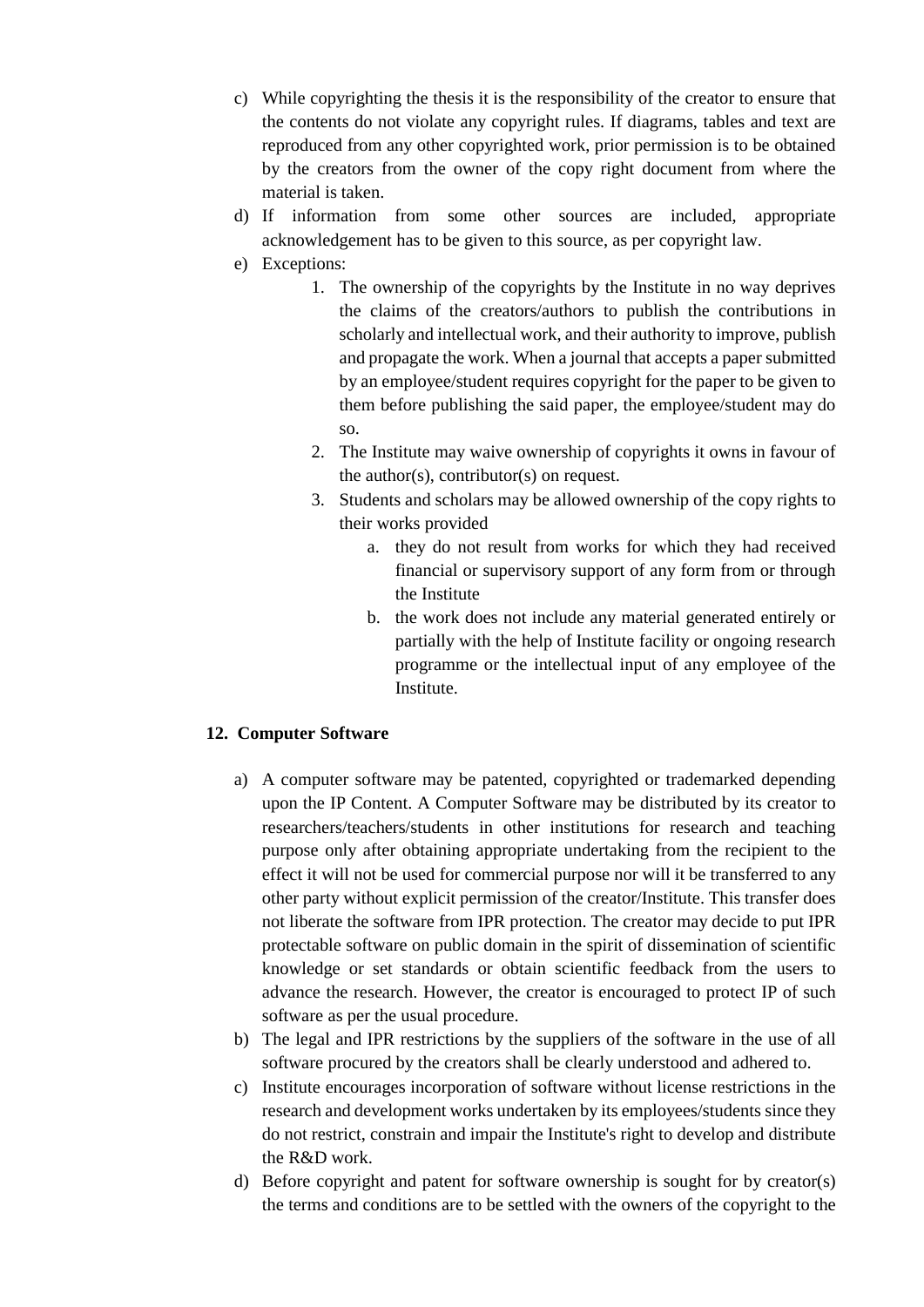original software platforms, based on which the new software may have been developed.

## **13. Publication based on IP**

- a) Faculty members, scientific staff, research scholars disseminate their creative work through publications for which they generally have unrestricted freedom. Publications constitute only a part of the body of knowledge generated. The Institute policy is to encourage transfer and dissemination of knowledge in as complete a form as possible subjected to the following restrictions.
	- 1. In the case of publications based on externally sponsored work permission from the sponsoring agency may sometimes be contractually required. The Institute's agreement with the sponsor usually requires that this permission may not be normally denied except so far asto protect any tangible IP which may be of commercial value or of security interest to the sponsor, and the sponsor will act within a reasonable time to give the permission to publish.
	- 2. All publications based on sponsored project shall also acknowledge the sponsor's support for the work reported in the publications.
	- 3. All the contracted obligations have to be adhered to by the creators in the case of IP generated through sponsored work.
- b) In case of patentable IP, it is desirable to obtain the patent protection atleast in the form of a provisional application before such an IP is either published or exchanged so that both academic and commercial value of the IP is protected.
- c) In order to protect the commercial value of an IP without affecting the exchange of information, a special confidentiality agreement may be signed between interacting parties before exchanging the information about any IP.

## **14. Agreements and Contracts**

## **a) Agreement categories and authorized signatories**

All agreement including but not limited to the following categories, are to be approved by Institute:

- 1) Confidentiality Agreement, Classified Information Nondisclosure (specific) Agreement, only to enable the Institute to ensure that the Agreement does not render the Institute liable in any manner for breach of the agreement. Since such agreements often need to be entered into quickly to enable progress in collaboration/interaction, Institute will respond promptly if the Agreement is entirely between the external party and the employee or student, and the Institute is not directly or indirectly made liable by the Agreement in any manner.
- 2) Revenue Sharing Agreement, Indemnity agreement.
- 3) Evaluation Agreement, Consultation Agreement, Research and Development Agreement (R&DA/ MOU)
- 4) Technology Transfer Agreement, License Agreement, IP assignment agreement
- 5) Alternative Dispute Resolution Agreement

Dean, SRC, as designated by the Director, acts as the final signing authority in all the